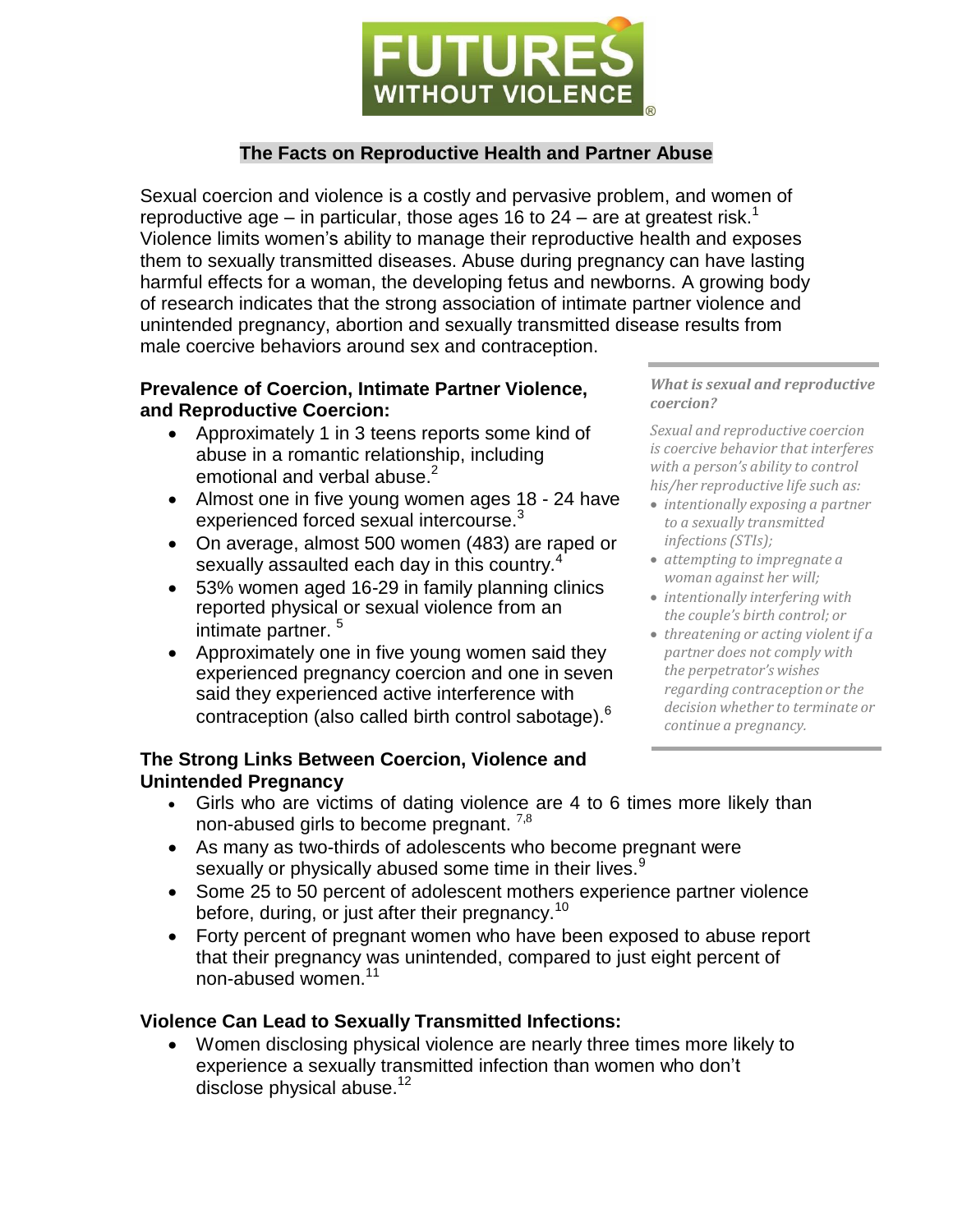- One in three adolescents tested for sexually transmitted infections and HIV have experienced domestic violence.<sup>13</sup>
- Girls who have been abused by a boyfriend are five times as likely to be forced into not using a condom and eight times more likely to be pressured to become pregnant.<sup>14</sup>

### **Violence during Pregnancy – and Its Consequences**

- Homicide is the second leading cause of traumatic death for pregnant and recently pregnant women in the U.S., accounting for 31 percent of maternal injury deaths.<sup>15</sup>
- Women experiencing abuse in the year prior to and/or during a recent pregnancy are 40 to 60 percent more likely than non-abused women to report high-blood pressure, vaginal bleeding, severe nausea, kidney or urinary tract infections and hospitalization during pregnancy and are 37 percent more likely to deliver preterm. Children born to abused mothers are 17 percent more likely to be born underweight and more than 30 percent more likely than other children to require intensive care upon .<br>birth.<sup>16</sup>

### **Decreasing and Preventing Violence or Reproductive Coercion**

- Assessment for reproductive coercion and counseling in health settings has demonstrated positive outcomes. Women who were assessed for abuse and given a wallet sized referral reported fewer threats of violence, assaults or even harassment at work. 17
- A recent study demonstrated that assessment for reproductive coercion during family planning clinic visits was associated with a 70% reduction in pregnancy coercion.<sup>18</sup>
- Women in family planning clinics who received both assessment and counseling on harm reduction strategies were 60% more likely to end a relationship because it felt unhealthy or unsafe. <sup>19</sup>
- Few doctors assess their patients for abuse,  $20$  even though up to one in 12 pregnant women are battered.<sup>21</sup>

<sup>&</sup>lt;sup>1</sup> Rand, Michael. 2009. Criminal Victimiz[at](http://www.ojp.usdoj.gov/bjs/abstract/cv08.htm)ion, 2008. U.S. Department of Justice Bureau of Justice Statistics. Available at [http://www.ojp.usdoj.gov/bjs/abstract/cv08.htm.](http://www.ojp.usdoj.gov/bjs/abstract/cv08.htm) <sup>2</sup> Davis, Antoinette, MPH. 2008. Interpersonal and Physical Dating Violence among Teens. The National Council on Crime and Delinquency Focus. *Available at*

*[http://www.nccd-crc.org/nccd/pubs/2008\\_focus\\_teen\\_dating\\_violence.pdf.](http://www.nccd-crc.org/nccd/pubs/2008_focus_teen_dating_violence.pdf)* <sup>3</sup> National Survey of Family Growth, 2002. Centers for Disease Control and Prevention. *Availa[ble at http://www.cdc.gov/nchs/nsfg.htm](http://www.cdc.gov/nchs/nsfg.htm)*

<sup>&</sup>lt;sup>4</sup> National Crim[e](http://www.ojp.usdoj.gov/bjs/pub/pdf/cv05.pdf) Victimization Survey: Criminal Victimization, 2005. U.S. Department of Justice, Bureau of Justice Statistics. Retrieved September 2006. *Available*<br>*[at http://www.ojp.usdoj.gov/bjs/pub/pdf/cv05.pdf](http://www.ojp.usdoj.gov/bjs/pub/pdf/cv05.pdf)*<br><sup>5</sup>

e<br><sup>6</sup> National Crime Victimization Survey, 2005.<br><sup>7</sup> Silverman JG, Raj A, Clements K. Dating violence and associated sexual risk and pregnancy among adolescent girls in the United States. Pediatrics

<sup>2004;114(2):</sup>e220-5.<br><sup>8</sup> Silverman JG, Raj A, Mucci LA, Hathaway JE. Dating violence against adolescent girls and associated substance use, ualthy weight control, sexual risk behavior,<br>pregnancy, and suicidality. Journal of

<sup>9</sup> Leiderman, Sally and Cair Almo. 2001. *Interpersonal Violence and Adolescent Pregnancy: Prevalence and*

*Implications for Practice and Policy.* Center for Assessment and Policy Development and the National Organization on Adolescent Pregnancy, Parenting, and Prevention. *Available [at](http://capd.traininghelpdesk.com/pubfiles/pub-2001-10-01.pdf)*

*<http://capd.traininghelpdesk.com/pubfiles/pub-2001-10-01.pdf>* 10

Ibid.

<sup>11</sup> Hathaway JE; Mucci, LA, Silverman JG, Brooks DR, Mathews R, Pavlos CA, Health Status and Health Care Use of Massachusetts Women Reporting Partner Abuse. *American Journal of Preventive Medicine.* 2000; 19(4); 318-321.<br><sup>12</sup> Coker, AL, Smith PH, Bethea L, King MR, McKeown RE. Physical Health Consequences of Physical and

Psychological Intimate Partner Violence. *Archives of Family Medicine.* 2000; 9 451-457.

<sup>&</sup>lt;sup>13</sup> 10Decker and, MR, Silverman, JG Raj, A; 2005 *Pediatrics*: Vol. 116 No. 2 August 2005, pp. e272-e276<br><sup>14</sup> Miller E, Decker MR, Reed E, Raj A, Hathaway JE, Silverman JG. Male pregnancy promoting behaviors and adole qualitative study with adolescent females. *Ambulatory Pediatrics* 2007;7(5):360-366.